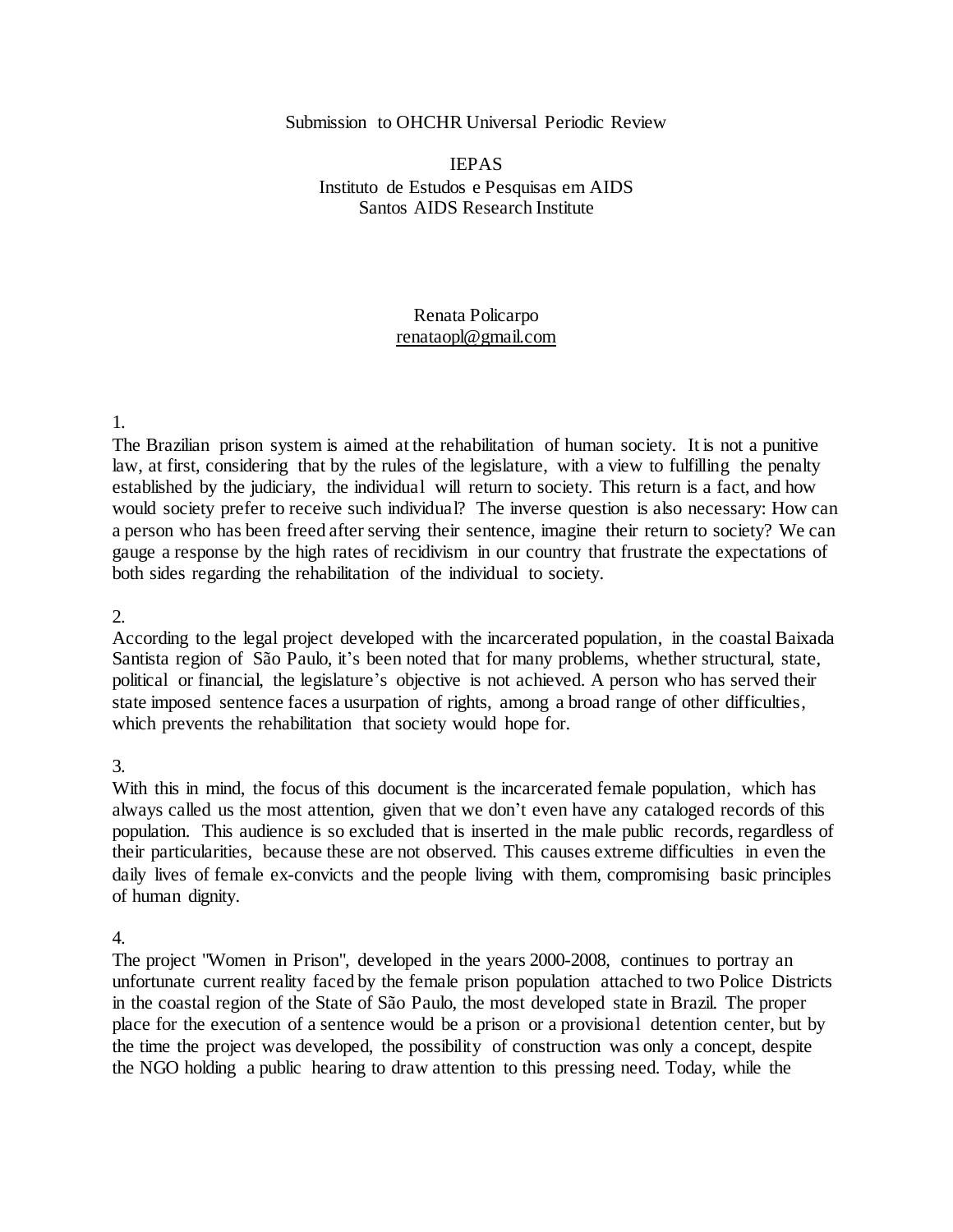Women's Provisional Detention Center, a complex of prisons in the city of São Vicente is under construction, there are still no sufficient plans underway.

### 5.

Thus, women continue to serve their sentences in public jails, which are always overcrowded. In addition to having poor structural conditions, the high humidity causes the spread of various diseases, such as tuberculosis, scabies, etc., a recurring problem in Brazilian prisons in general. In this regard, during the execution of the NGO project, an infestation of pigeon lice was discovered, which occurred in the two jails in the area, and the IEPAs, in partnership with the Ministry of Health at the time, was able to change all mattresses used by inmates.

## 6.

Regarding the usurpation of rights, the state lists many restrictions on conjugal visits to detainees, ostensibly to allay concerns of "a mass pregnancy" in the prison system. As a result, some women who already have their defined sexual orientation, lacking the right to conjugal visits with their husbands, boyfriends and / or sexual partners end up having sex with other women during their confinement.

## 7.

With regard to women who are pregnant and/or breastfeeding, from the time of their arrest and/or their children's birth, these women are not allowed to breastfeed their children, not even to pump and deliver their milk to the babies even as some are transferred into the aforementioned state of São Paulo, making coexistence of this population with their families, even more difficult, thereby further precluding their re-socialization.

### 8.

As a corollary, administration of medications to women who need them barely occurs within the prison establishment. The bond between the health unit and the patient is broken from the time of arrest until the detainee is taken to the medical center. By the time the state reestablishes the treatment the patient had before being stripped of their freedom, that person will have been transferred to another prison or have served the sentence.

### 9.

Perhaps one of the saddest and harshest realities faced by these incarcerated women is the removal to progress from a lighter regime, when removed from the closed system for the semiopen. In our region, a Provisional Detention Center is still under construction, disassociated from a police station, so that women have a specific place to serve their sentences in a closed system, however, there is still no prison regime for semi- open. They are transferred to the interior of São Paulo, which many try to avoid however they can, lest they have to serve their whole sentence in the closed system.

# 10.

This aversion to serving sentences in the open system in the country side of São Paulo state is not simply due to being distant from family, children, husbands and/or friends but primarily due to